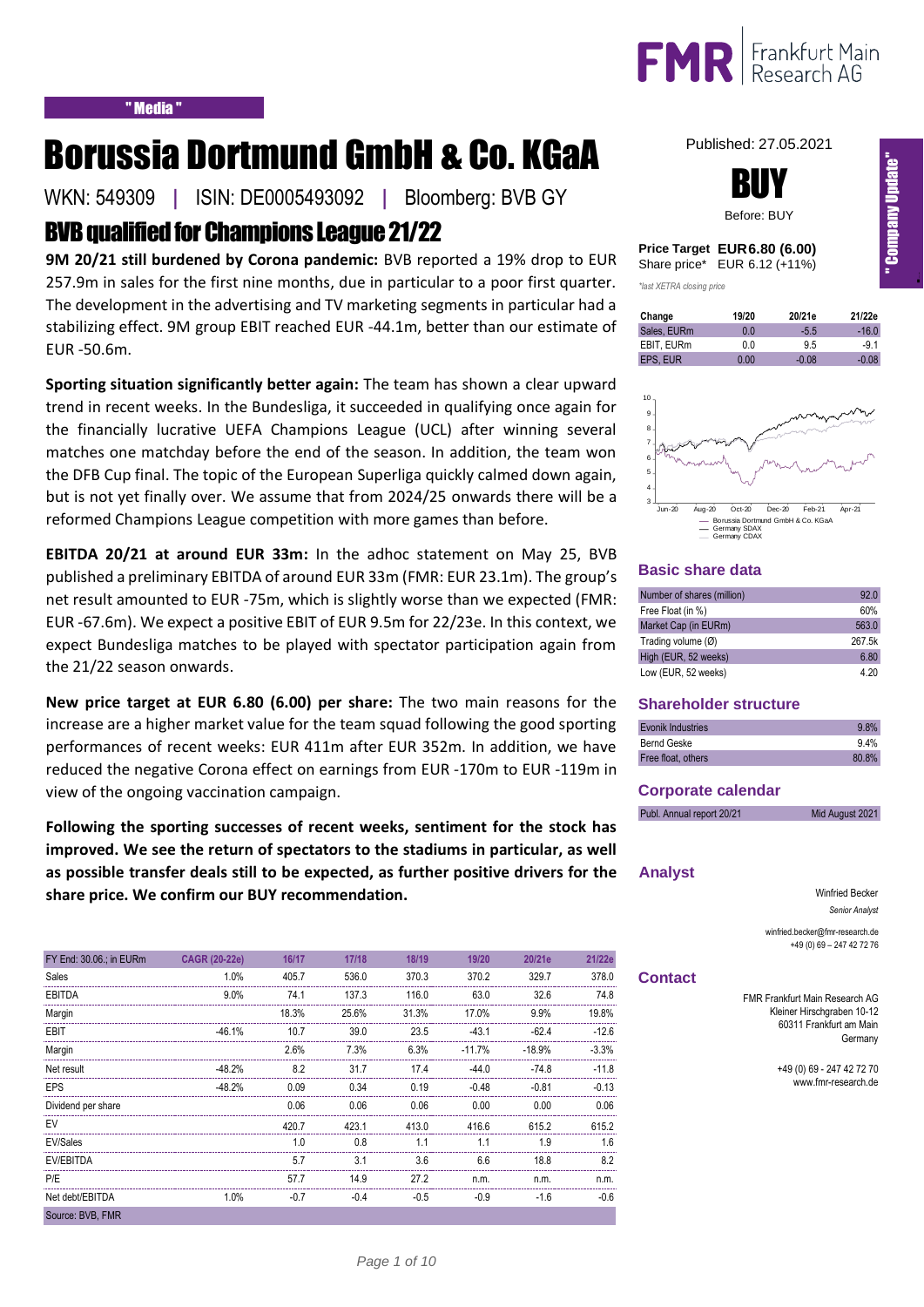## *Valuation*

## **Bor. Dortmund: Price target increased by 13%**

|                                                   | 03.03.2021                |         | 18.05.2021                        |               |
|---------------------------------------------------|---------------------------|---------|-----------------------------------|---------------|
| <b>EURm</b>                                       | <b>Present Value (PV)</b> |         | PV/Share, EUR: Present Value (PV) | PV/Share, EUR |
| Team squad value                                  | 587.0                     | 6.381   | 587.0                             | 6.38          |
| Discount (to reach marketable team squad value)   | $-40%$                    |         | $-30%$                            |               |
| Marketable team squad value                       | 352.2                     | 3.83    | 410.9                             | 4.47          |
| Stadium                                           | 235.0                     | 2.55    | 235.0                             | 2.55          |
| Brand value                                       | 234.0                     | 2.54    | 234.0                             | 2.54          |
| End of Sport Five contract (saved, discounted CF) | 232.0                     | 2.52    | 232.0                             | 2.52          |
| 1 & 1 neuer jersey sponsor                        | 50.0                      | 0.54    | 50.0                              | 0.54          |
|                                                   |                           |         |                                   |               |
| <b>Total Present Value</b>                        | 1,103.2                   | 11.99   | 1,161.9                           | 12.63         |
|                                                   |                           |         |                                   |               |
| Net excess cash (as of EO FY 19/20)               | $-4.7$                    | $-0.05$ | $-4.7$                            | $-0.05$       |
|                                                   |                           |         |                                   |               |
| Corona impact on EBITDA                           | $-170.0$                  | $-1.85$ | $-119.0$                          | $-1.29$       |
|                                                   |                           |         |                                   |               |
| <b>Fair value</b>                                 | 928.5                     | 10.09   | 1,038.2                           | 11.28         |
| Discount                                          |                           | $-40%$  |                                   | -40%          |
| <b>Price target</b>                               |                           | 6.06%   |                                   | 6.77          |

### *Source: transfermarkt.de, FMR*

After reviewing our valuation, we are raising our price target for the BVB share by 13% to a rounded EUR 6.80 (previously: EUR 6.00). The main reasons for our adjustment are as follows:

- Due to the significantly better sporting performance in recent weeks, the team managed to qualify again for the upcoming UCL competition one matchday before the end of the 20/21 Bundesliga season. The "entry fee" for reaching the group stage is approx. EUR 40.0m. In addition, the club also succeeded in winning the DFB Cup competition with a convincing victory against RB Leipzig. By resetting the discount rate for the team squad value to 30% (former: 40%), the team's market value increases to EUR 411m
- Against the background of the ongoing vaccination campaign against the Covid 19 pandemic, we reduced the negative effect on EBITDA by 30% (former 40%). For the upcoming 21/22 season, we expect a return to games with (limited) spectator attendance.

## *Further highlights during 9M 20/21 and outlook*

## *Financial highlights/other*

- As expected, sales were down in the first nine months and were slightly below our expectations at -19%. We had underestimated the declines in some segments
- Segments: Due to the continuing impact of the Corona pandemic (matches without spectators), Match Operations (-98% year-on-year) and Conference, Catering, Other suffered in particular with -82% year-on-year. By contrast, advertising and TV marketing achieved slight increases in sales
- Earnings from transfer deals also fell very significantly from EUR 39m to EUR 9.8m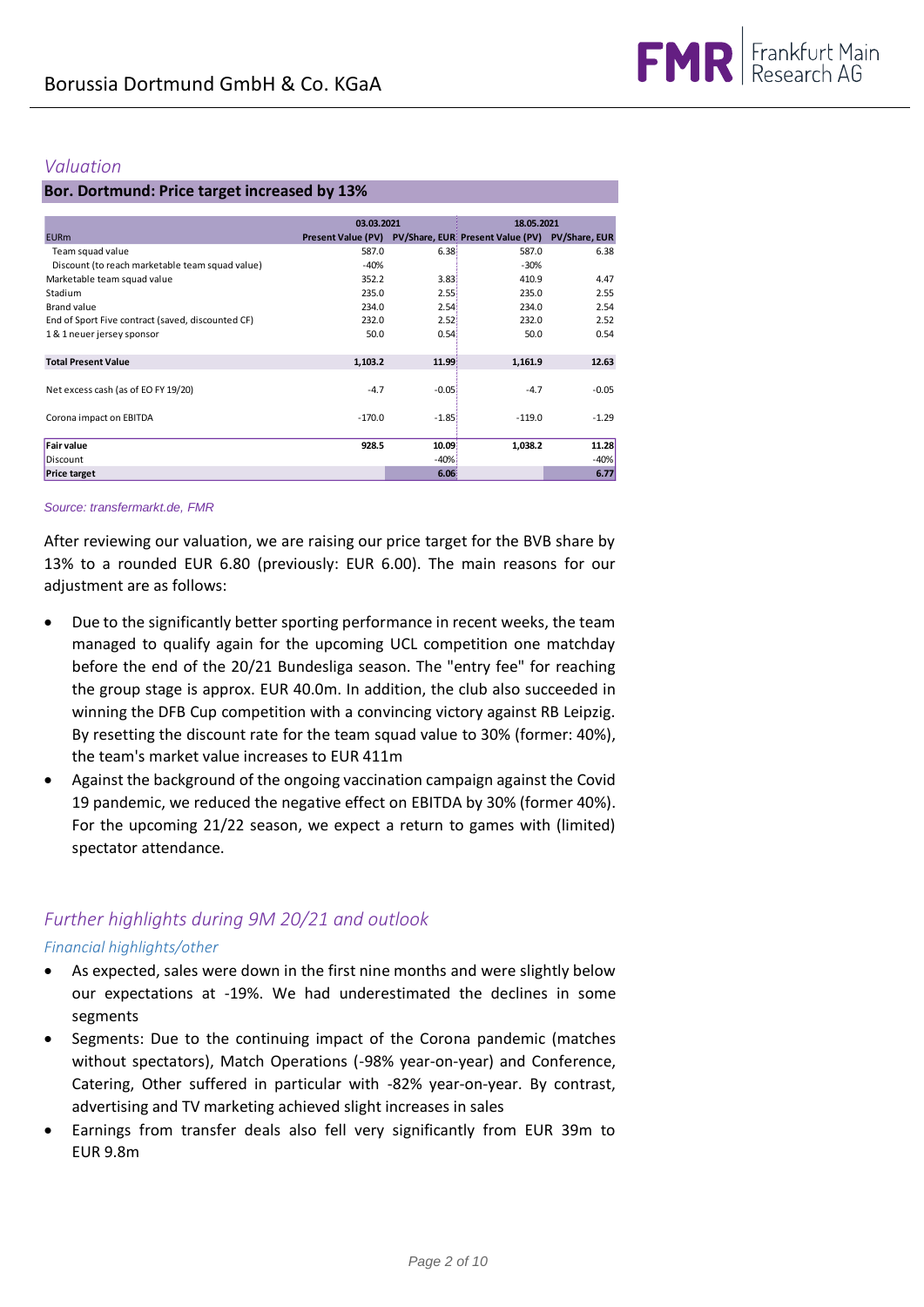- EBIT fell from EUR 7.4m (9M 19/20) to EUR -44.1m, slightly better than our estimate of EUR -50.6m. For the full year, we have raised our estimate to EUR - 62.4m (previously: EUR -71.9m; for Q4 we again expect a negative EBIT
- Although the equity ratio decreased, it remained at a good level of 53%.

| <b>EURm</b>                                                                                                                                                                                                                                                                                                                                                                                                                                                                            | Q1 20/21        | Q2 20/21      |             | Q3 20/21 Q4 20/21e | FY 20/21e     |
|----------------------------------------------------------------------------------------------------------------------------------------------------------------------------------------------------------------------------------------------------------------------------------------------------------------------------------------------------------------------------------------------------------------------------------------------------------------------------------------|-----------------|---------------|-------------|--------------------|---------------|
|                                                                                                                                                                                                                                                                                                                                                                                                                                                                                        |                 |               |             |                    |               |
| Sales<br><b>EBITDA</b>                                                                                                                                                                                                                                                                                                                                                                                                                                                                 | 56.6<br>$-9.3$  | 120.8<br>36.6 | 80.0<br>7.9 | 72.4<br>$-2.6$     | 329.7<br>32.6 |
| EBIT                                                                                                                                                                                                                                                                                                                                                                                                                                                                                   | $-35.8$         | 10.2          | $-18.5$     | $-18.3$            | $-62.4$       |
|                                                                                                                                                                                                                                                                                                                                                                                                                                                                                        |                 | 30.3%         | 9.9%        |                    | 9.9%          |
| EBITDA-margin<br>EBIT-margin                                                                                                                                                                                                                                                                                                                                                                                                                                                           | neg.            | 8.5%          |             | neg.               |               |
| Cashflow from operating activities                                                                                                                                                                                                                                                                                                                                                                                                                                                     | neg.<br>$-14.7$ | 45.7          | neg.<br>0.9 | neg.<br>9.6        | neg.<br>41.4  |
|                                                                                                                                                                                                                                                                                                                                                                                                                                                                                        |                 |               |             |                    |               |
| Source: BVB, FMR                                                                                                                                                                                                                                                                                                                                                                                                                                                                       |                 |               |             |                    |               |
| At the end of March, the Executive Committee of the Advisory Board of BVB<br>Geschäftsführungs-GmbH announced that the employment contracts for Mr.<br>Watzke, Mr. Treß and Mr. Cramer had been extended early until the end or<br>middle of 2025. In our view, continuity in difficult corona times is a positive<br>signal.                                                                                                                                                          |                 |               |             |                    |               |
| Sporting area                                                                                                                                                                                                                                                                                                                                                                                                                                                                          |                 |               |             |                    |               |
| In mid-April 2021, Deutsche Fußball Liga GmbH (DFL) granted BVB an<br>unrestricted license for the new 2021/22 Bundesliga season. According to the<br>framework calendar, the new season begins on the weekend of August 13 to<br>15, 2021. FIFA has set the player transfer window between July 1 and August<br>31, 2021                                                                                                                                                              |                 |               |             |                    |               |
| BVB won the DFB Cup final against RB Leipzig with 4:1 goals after a convincing<br>performance                                                                                                                                                                                                                                                                                                                                                                                          |                 |               |             |                    |               |
| For the European Football Championship (11.06.-11.07.2021), BVB will have<br>٠<br>with M. Hummels and E. Can two players for the German squad. In total, the<br>club is expected to second just under 10 players for various national teams in<br>return for a financial reward; we expect the amount to be in the low single-digit<br>millions                                                                                                                                        |                 |               |             |                    |               |
| UCL participation secured for next season: After the last 34th matchday, BVB is<br>in third place in the Bundesliga with 64 points. This means that the club has<br>again qualified for the sporting and financially lucrative international business<br>in the coming season. Games at group stage level will begin on September<br>14/15, 2021. Draws on 26.08.2021                                                                                                                  |                 |               |             |                    |               |
| In mid-April, an initiative by twelve top European clubs caused a stir by<br>announcing their intention to create their own European Super League. In<br>doing so, they openly opposed UEFA's reform plans to change the mode of the<br>Champions League in the direction of more teams and more matches. After hot<br>tempered discussions and high media attention, the issue has since calmed<br>down considerably. However, it is not yet clear which side will prevail. The clubs |                 |               |             |                    |               |

## **Bor. Dortmund: 9M and full-year 20/21 EBIT still negative**

## *Source: BVB, FMR*

## *Sporting area*

- In mid-April 2021, Deutsche Fußball Liga GmbH (DFL) granted BVB an unrestricted license for the new 2021/22 Bundesliga season. According to the framework calendar, the new season begins on the weekend of August 13 to 15, 2021. FIFA has set the player transfer window between July 1 and August 31, 2021
- BVB won the DFB Cup final against RB Leipzig with 4:1 goals after a convincing performance
- For the European Football Championship (11.06.-11.07.2021), BVB will have with M. Hummels and E. Can two players for the German squad. In total, the club is expected to second just under 10 players for various national teams in return for a financial reward; we expect the amount to be in the low single-digit millions
- UCL participation secured for next season: After the last 34th matchday, BVB is in third place in the Bundesliga with 64 points. This means that the club has again qualified for the sporting and financially lucrative international business in the coming season. Games at group stage level will begin on September 14/15, 2021. Draws on 26.08.2021
- In mid-April, an initiative by twelve top European clubs caused a stir by announcing their intention to create their own European Super League. In doing so, they openly opposed UEFA's reform plans to change the mode of the Champions League in the direction of more teams and more matches. After hot tempered discussions and high media attention, the issue has since calmed

**European Super League initiative**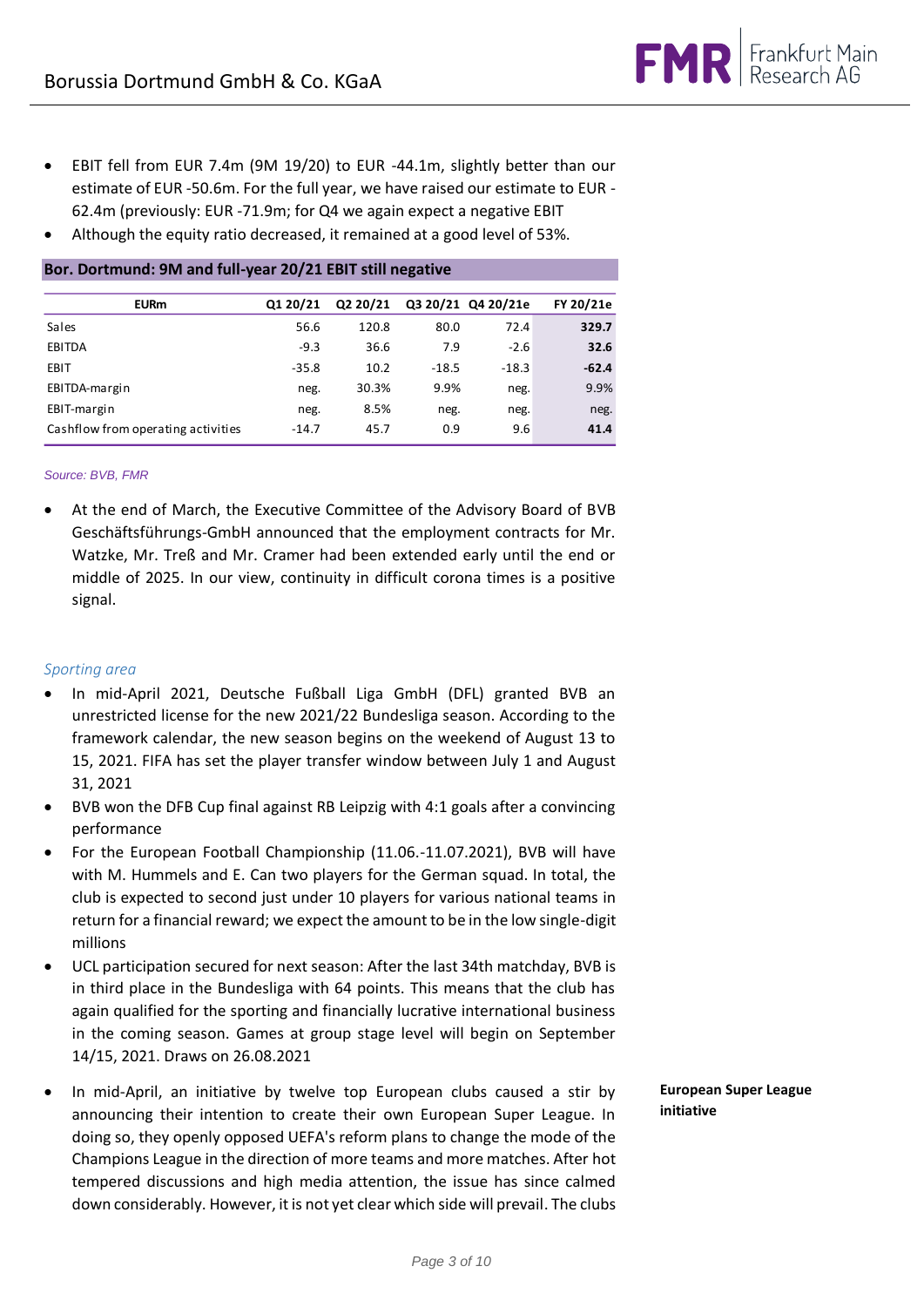

from Madrid, Barcelona and Turin, in particular, continue to take a stand against UEFA

 The core elements of UEFA's reform are an increase in the number of teams from 32 to 36 and the introduction of a new league phase instead of the group phase. As a result, there would be significantly more matches under this model, which is expected to significantly increase revenues, benefiting the clubs. The new mode is scheduled to begin with the 2024/25 season.

From today's perspective, we see a greater likelihood that UEFA will prevail with its reform plans. In particular, the clubs from Madrid, Barcelona and Torino risk exclusion from the Champions League. In this case, the courts will then probably then be called upon. We see BVB as more of a supporter of UEFA's reform plans. In addition, it could also affect the rumored intentions of the player Haaland to move to Real Madrid. Dortmund has secured its participation in the Champions League, while this is uncertain, at least for now, in the event of a move to Madrid. The coming months will provide clarity. We assume that the club plans the coming season with the player. In the case of Sancho, there is apparently a gentleman's agreement with the club that would allow the player to move, as recently stated in the sports press. In our opinion, Sancho is one of the most valuable players in the squad at the moment.

The system of creating more and more games cannot be extended at will. Among other things, we see the risk of a generally increasing load and a higher susceptibility of players to injury. As a possible consequence, there could be an expansion of the player squads could become necessary, with correspondingly higher personnel costs for the clubs. Overall, however, we believe that the financial advantages for the clubs involved will outweigh the possible disadvantages.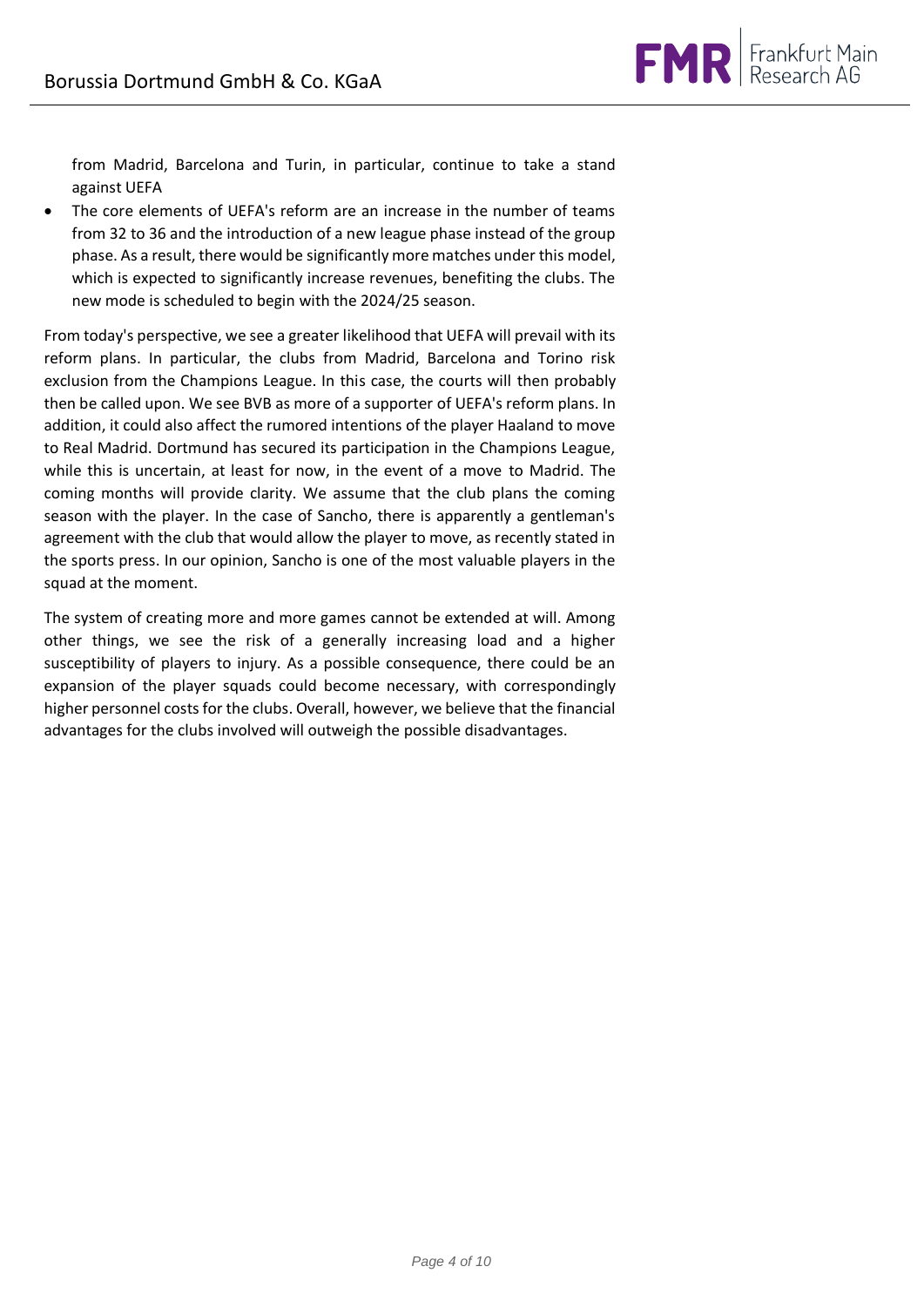## Appendix

**P&L**

| in EURm (IFRS)                                     | 17/18    | 18/19    | 19/20    | 20/21e   | 21/22e   |
|----------------------------------------------------|----------|----------|----------|----------|----------|
| <b>Revenues</b>                                    | 536.0    | 370.3    | 370.2    | 329.7    | 378.0    |
| YoY growth                                         | 0.0%     | $-30.9%$ | 0.0%     | $-10.9%$ | 14.6%    |
| Cost of revenues                                   | $-20.1$  | $-21.3$  | $-22.4$  | $-21.4$  | $-23.4$  |
| as % of revenues                                   | $-3.8%$  | $-5.8%$  | $-6.1%$  | $-6.5%$  | $-6.2%$  |
| <b>Gross Profit</b>                                | 515.9    | 349.0    | 347.8    | 308.3    | 354.6    |
| as % of revenues                                   | 96.3%    | 94.2%    | 93.9%    | 93.5%    | 93.8%    |
| Personnel costs                                    | $-186.7$ | $-205.1$ | $-215.1$ | $-197.8$ | $-196.6$ |
| as % of revenues                                   | $-34.8%$ | $-55.4%$ | $-58.1%$ | $-60.0%$ | $-52.0%$ |
| Other operating income/expenses                    | $-191.9$ | $-27.9$  | $-69.8$  | $-77.8$  | $-83.2$  |
| as % of revenues                                   | $-35.8%$ | $-7.5%$  | $-18.8%$ | $-23.6%$ | $-22.0%$ |
| <b>EBITDA reported</b>                             | 137.3    | 116.0    | 63.0     | 32.6     | 74.8     |
| as % of revenues                                   | 25.6%    | 31.3%    | 17.0%    | 9.9%     | 19.8%    |
|                                                    | $-98.3$  | $-92.5$  | $-106.1$ | $-95.0$  | $-87.4$  |
| Depreciation and amortisation (incl. PPA)          |          |          |          |          |          |
| as % of revenues                                   | $-18.3%$ | $-25.0%$ | $-28.7%$ | $-28.8%$ | $-23.1%$ |
| <b>Reported EBIT</b>                               | 39.0     | 23.5     | $-43.1$  | $-62.4$  | $-12.6$  |
| as % of revenues                                   | 7.3%     | 6.3%     | $-11.7%$ | $-18.9%$ | $-3.3%$  |
| Net financial results incl. equity results         | $-4.4$   | $-1.7$   | $-3.5$   | $-1.9$   | $-1.3$   |
| <b>EBT (Earnings before income taxes)</b>          | 34.6     | 21.8     | $-46.6$  | $-64.2$  | $-13.9$  |
| as % of revenues                                   | 6.5%     | 5.9%     | $-12.6%$ | $-19.5%$ | $-3.7%$  |
| Income taxes                                       | $-2.9$   | $-4.4$   | 2.6      | $-10.6$  | 2.1      |
| as % of EBT                                        | $-8.4%$  | $-20.2%$ | $-5.6%$  | 16.5%    | $-15.0%$ |
| Income from continuing operations                  | 31.7     | 17.4     | $-44.0$  | $-74.8$  | $-11.8$  |
| as % of revenues                                   | 5.9%     | 4.7%     | $-11.9%$ | $-22.7%$ | $-3.1%$  |
| Income from discontinuing operations, net of taxes | 0.0      | 0.0      | 0.0      | 0.0      | 0.0      |
| <b>Net income</b>                                  | 31.7     | 17.4     | $-44.0$  | $-74.8$  | $-11.8$  |
| Minorities                                         | 0.0      | 0.0      | 0.0      | 0.0      | 0.0      |
| Net income attributable to shareholders            | 31.7     | 17.4     | $-44.0$  | $-74.8$  | $-11.8$  |
| as % of revenues                                   | 5.9%     | 4.7%     | $-11.9%$ | $-22.7%$ | $-3.1%$  |
| Shares outstanding (in m)                          |          |          |          |          |          |
|                                                    | 92.0     | 92.0     | 92.0     | 92.0     | 92.0     |
| Basic earnings per share (EUR)                     | 0.34     | 0.19     | $-0.48$  | $-0.81$  | $-0.13$  |

*Source: BVB, FMR*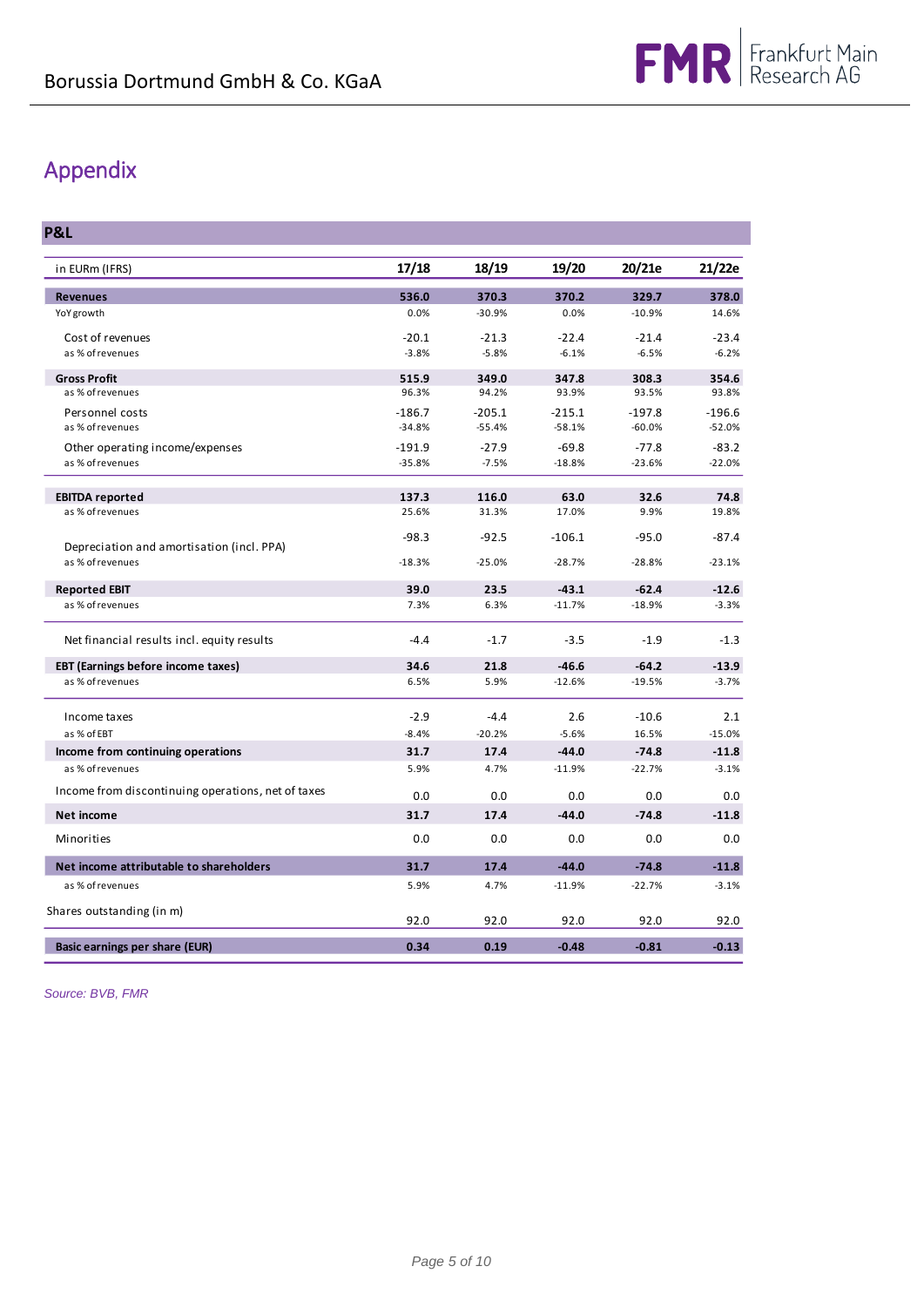## **Balance sheet**

| in EURm (IFRS)                                                            | 17/18      | 18/19      | 19/20       | 20/21e      | 21/22e      |
|---------------------------------------------------------------------------|------------|------------|-------------|-------------|-------------|
| <b>Assets</b>                                                             |            |            |             |             |             |
| <b>Non-current assets</b>                                                 | 351.4      | 371.7      | 441.5       | 432.5       | 415.2       |
| as % of total assets                                                      | 72.4%      | 74.3%      | 85.2%       | 86.9%       | 85.0%       |
| Intangible assets (incl. Goodwill)                                        | 120.3      | 163.7      | 229.7       | 224.7       | 214.7       |
| Property, plant and equipment                                             | 180.7      | 184.0      | 193.0       | 189.0       | 181.7       |
| Long-term investments                                                     | 0.4        | 0.4        | 0.4         | 0.4         | 0.4         |
| Deferred tax assets, long-term                                            | 0.0        | 0.0        | 0.0         | 0.0         | 0.0         |
| Other assets                                                              | 50.0       | 23.6       | 18.4        | 18.4        | 18.4        |
| <b>Current assets</b>                                                     | 134.2      | 128.4      | 76.5        | 65.1        | 73.4        |
| as % of total assets                                                      | 27.6%      | 25.7%      | 14.8%       | 13.1%       | 15.0%       |
| Inventories                                                               | 5.6        | 4.6        | 6.8         | 6.6         | 6.8         |
| Accounts receivable and other assets                                      | 68.5       | 66.1       | 66.1        | 56.8        | 59.1        |
| Current income tax claims                                                 | 0.6        | 1.8        | 0.4         | 0.4         | 0.4         |
| Cash and cash equivalents                                                 | 59.5       | 55.9       | 3.3         | 1.2         | 7.2         |
| <b>Total assets</b>                                                       | 485.6      | 500.1      | 518.0       | 497.6       | 488.7       |
| Shareholders' equity and liabilities                                      |            |            |             |             |             |
| Shareholders' equity                                                      | 343.6      | 354.9      | 305.5       | 230.7       | 218.9       |
| as % of total equity and liabilities                                      | 70.8%      | 71.0%      | 59.0%       | 46.4%       | 44.8%       |
| Subscribed capital                                                        | 92.0       | 92.0       | 92.0        | 92.0        | 92.0        |
| Capital reserve                                                           | 251.7      | 263.0      | 213.6       | 213.6       | 213.6       |
| Treasury stocks                                                           | $-0.1$     | $-0.1$     | $-0.1$      | $-0.1$      | $-0.1$      |
| Other equity items                                                        | 0.0        | 0.0        | 0.0         | $-74.8$     | $-86.6$     |
| Minority interest on equity                                               | 0.0        | 0.0        | 0.0         | 0.0         | 0.0         |
| Non-current provisions/liabilities                                        | 24.1       | 18.8       | 89.9        | 91.6        | 95.3        |
| as % of total equity and liabilities                                      | 5.0%       | 3.8%       | 17.4%       | 18.4%       | 19.5%       |
| Non-current pension provisions                                            | 0.0        | 0.0        | 0.0         | 0.0         | 0.0         |
| Other non-current provisions                                              | 1.1        | 1.7        | 0.2         | 0.2         | 0.2         |
| Non-current financial liabilities<br>Non-current deferred tax liabilities | 6.7<br>0.0 | 8.4<br>0.0 | 20.1<br>0.0 | 21.1<br>0.0 | 21.3<br>0.0 |
| Other non-current liabilities                                             | 16.3       | 8.7        | 69.6        | 70.3        | 73.8        |
| <b>Current liabilities and provisions</b>                                 | 117.9      | 126.4      | 122.6       | 175.3       | 174.5       |
| as % of total equity and liabilities                                      | 24.3%      | 25.3%      | 23.7%       | 35.2%       | 35.7%       |
| Other provisions                                                          | 24.7       | 25.5       | 3.6         | 3.7         | 3.8         |
| <b>Financial liabilities</b>                                              | 2.0        | 3.1        | 12.4        | 31.7        | 32.7        |
| Accounts payable                                                          | 54.6       | 60.7       | 67.4        | 74.2        | 74.2        |
| Current prepayments received                                              | 0.0        | 0.0        | 0.0         | 0.0         | 0.0         |
| Tax liabilities                                                           | 2.0        | 3.5        | 0.0         | 0.0         | 0.0         |
| Current deferred tax liabilities                                          | 0.0        | 0.0        | 0.0         | 0.0         | 0.0         |
| Other liabilities                                                         | 34.7       | 33.7       | 39.1        | 65.7        | 63.7        |
| Advance payments received                                                 | 0.0        | 0.0        | 0.0         | 0.0         | 0.0         |
| <b>Total equity and liabilities</b>                                       | 485.6      | 500.1      | 518.0       | 497.6       | 488.7       |

*Source: BVB, FMR*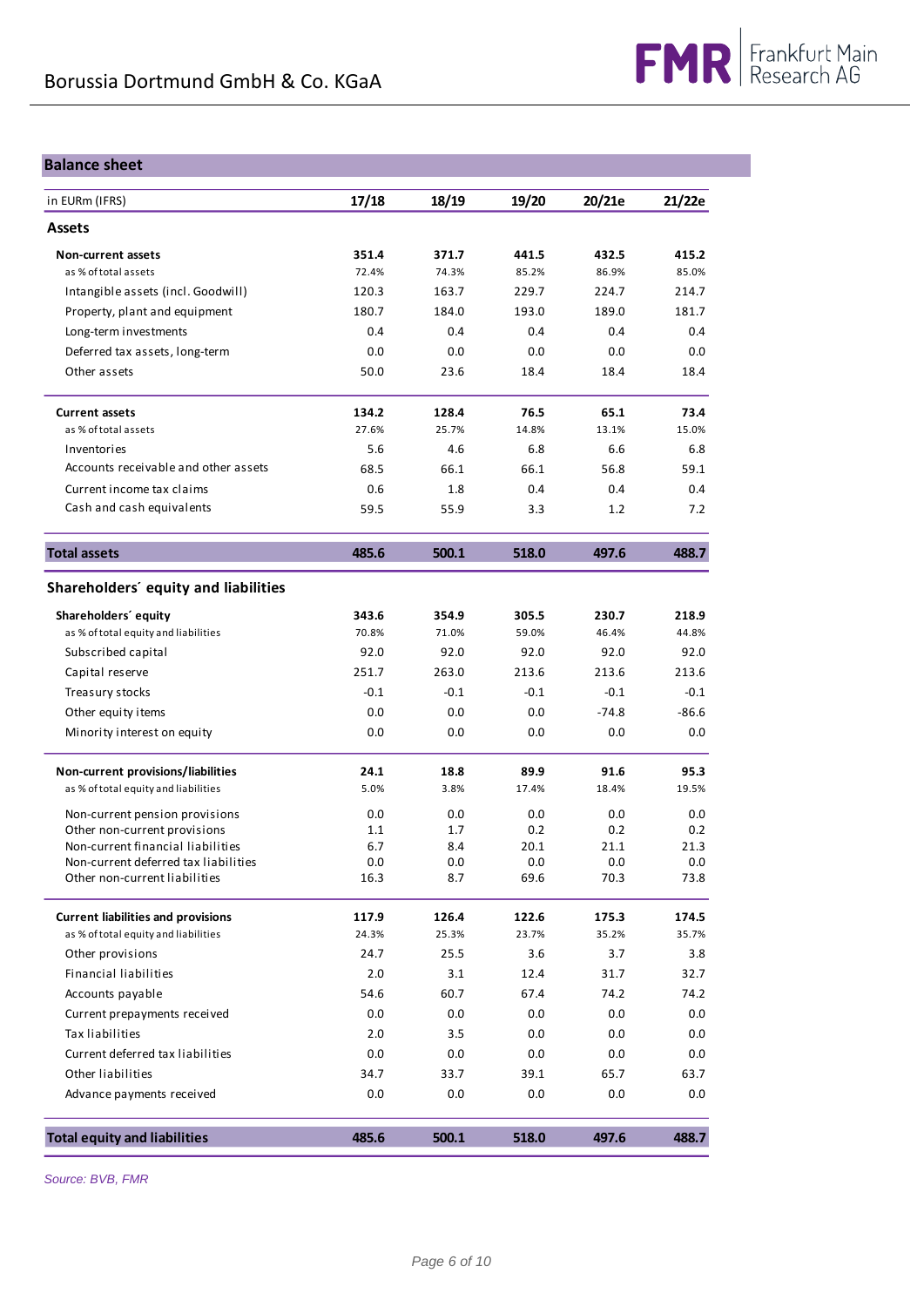## **Cashflow Statement**

| in EURm (IFRS)                                                 | 17/18    | 18/19   | 19/20   | 20/21e  | 21/22e  |
|----------------------------------------------------------------|----------|---------|---------|---------|---------|
| <b>EBT</b>                                                     | 34.6     | 21.8    | $-46.6$ | $-64.2$ | $-13.9$ |
| Depreciation and amortisation                                  | 90.6     | 90.1    | 106.1   | 95.0    | 87.4    |
| Change in pension and similar provisions                       |          |         |         |         |         |
| Other transactions incl. non-cash                              | 48.8     | $-88.9$ | $-41.9$ | $-32.2$ | 9.0     |
| Change in Working Capital                                      | $-3.6$   | 5.7     | $-18.0$ | 42.8    | $-4.2$  |
| <b>Cashflow from operating activities</b>                      | 170.4    | 28.7    | $-0.4$  | 41.4    | 78.3    |
| <b>CAPEX</b>                                                   | $-142.7$ | $-23.6$ | $-50.9$ | $-86.0$ | $-70.1$ |
| Change in consolidation, net cash                              | 0.0      | 0.0     | 0.0     | 0.0     | 0.0     |
| Other investing activities                                     | 0.0      | 0.1     | 0.1     | 0.0     | 0.0     |
| <b>Cashflow from investing activities</b>                      | $-142.7$ | $-23.5$ | $-50.8$ | $-86.0$ | $-70.1$ |
| Change in debt                                                 | 0.0      | 0.0     | 0.0     | 20.3    | 1.2     |
| Net proceeds from capital increase & right capital & change in |          |         |         |         |         |
| capital reserve                                                | 0.0      | 0.0     | 0.0     | 0.0     | 0.0     |
| Dividend payments                                              | $-5.5$   | $-5.5$  | $-5.5$  | 0.0     | 0.0     |
| Acquisition of treasury shares & minority stakes               | 0.0      | 0.0     | 0.0     | 0.0     | 0.0     |
| Other financing activities                                     | $-11.9$  | $-3.3$  | $-3.9$  | $-1.9$  | $-1.3$  |
| Cashflow from financing activities                             | $-17.4$  | $-8.8$  | $-9.4$  | 18.5    | $-0.2$  |
| Total change in cash and cash equivalents                      | 10.2     | $-3.6$  | $-60.6$ | $-26.2$ | 8.0     |
| Effect of exchange rate changes on cash                        | 0.0      | 0.0     | 0.1     | 0.0     | 0.0     |
| Other changes in cash and cash equivalents                     | 0.0      | 0.0     | 0.0     | 0.0     | 0.0     |
| Cash and cash equivalents at the start of the period           | 49.3     | 59.5    | 55.9    | $-4.7$  | $-30.8$ |
| Cash and cash equivalents: End of period                       | 59.5     | 55.9    | $-4.7$  | $-30.8$ | $-22.8$ |
| of which                                                       |          |         |         |         |         |
| Cash and equivalents                                           | 59.5     | 55.9    | 3.3     | 1.2     | 7.2     |
| Current account                                                | 0.0      | 0.0     | $-8.0$  | $-32.0$ | $-30.0$ |

*Source: BVB, FMR*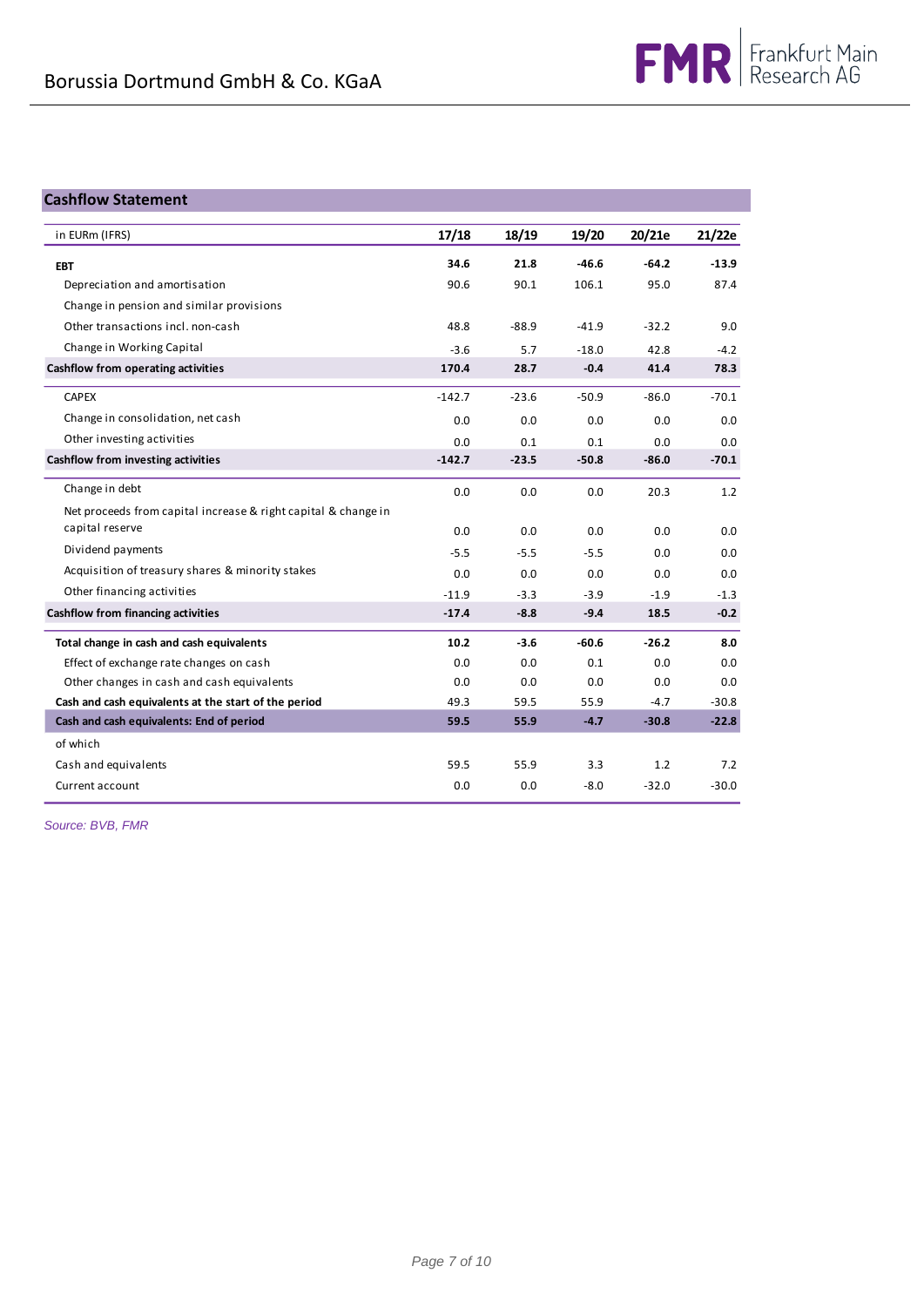

**Declaration of liability (disclaimer) and mandatory details pursuant to Section 85 Securities Trading Act (WpHG), EU Market Abuse Regulation (EU Regulation No. 596/2014), Delegated Regulation 2016/958 and Delegated Regulation 2017/565 including details of possible conflicts of interest (disclosures), the author and the responsible supervisory authority**

The following details inform the reader about the legal provisions that are to be observed when compiling financial analyses.

### **1. Declaration of liability**

When producing an analysis, we have procured the actual details from the sources available to us that are generally deemed to be reliable. We cannot make any claim regarding the accuracy and completeness of such information. The recommendations and/or prognoses made by us on the basis of these actual details constitute non-binding value judgments made at the time of compilation of the study and represent the opinion of the author. Subsequent changes cannot be taken into account. FMR Frankfurt Main Research AG shall not be liable for damages of any kind in relation to any incomplete or incorrect information and FMR Frankfurt Main Research AG shall not be liable for indirect and/or direct damages and/or consequential damages. In particular, FMR Frankfurt Main Research AG shall not be liable for statements, plans or other details contained in this investment advice in relation to the company being investigated, its affiliated companies, strategies, market and/or competition situation, economic and/or legal framework conditions etc. Although the investment advice was compiled using full diligence, errors or omissions cannot be excluded. FMR Frankfurt Main Research AG, its shareholders and employees shall not be liable for the correctness or completeness of statements, assessments, recommendations or conclusions derived from the information contained in this analysis.

If an investment recommendation is provided in the context of an existing contractual relationship, e.g. financial advice or a similar service, FMR Frankfurt Main Research AG's liability shall be limited to gross negligence and intent. Should key details be omitted, FMR Frankfurt Main Research AG shall be liable for ordinary negligence. The liability of FMR Frankfurt Main Research AG shall be restricted to the amount of typical and foreseeable damages.

The study does not constitute an offer or request to acquire shares. Our information and recommendations in this study do not constitute individual investment advice and may therefore not be suitable, or may only be of limited suitability, for individual investors depending on the specific investment goals, the investment horizon or individual investment situation. With the compilation and distribution of this study we are not engaged in an investment advisor or portfolio management capacity for any persons. This study cannot replace the need for investment advice in any case.

The estimates, particularly prognoses and price expectations, may not be achieved. The work and all parts thereof are protected by copyright. All use outside the scope of copyright law is impermissible and prosecutable. This shall apply in particular to duplications, translations, microfilms, the saving and processing of the entire content or parts of the content on electronic media.

It is possible that shareholders, managers or employees of FMR Frankfurt Main Research AG or its affiliated companies have a position of responsibility in the companies named in the analysis, e.g. as a member of the supervisory board. The opinions contained in this investment advice may be amended without notice. All rights are reserved.

#### **2. Mandatory details**

a) First publication: 27.05.2021,

b) Time conditions of expected updates: quarterly

c) Supervisory authority: Federal Financial Supervisory Authority (Bundesanstalt für Finanzdienstleistungsaufsicht), Marie-Curie-Straße 24- 28, 60439 Frankfurt am Main

d) Previous analyses: No analysis was published in the 12 months before publication of this analysis that contains a recommendation for a specific investment decision which contradicts this analysis.

e) The analysis was made available to the issuer, to the extent that is legally permissible, before publication and was not amended thereafter.

f) All prices and price developments listed in the analysis are based on closing prices insofar as no contradictory details were provided about prices and price developments.

### **3. Disclosures**

Neither FMR Frankfurt Main Research AG nor an affiliated company, nor any person who contributed to the compilation

(i.) has an involvement in the share capital of the issuer of at least 5 per cent;

(ii.) was involved in the management of a syndicate within the past five months that issued financial instruments of the issuer in the context of a public tender;

(iii.) managed financial instruments of the issuer on a market by means of concluding purchase or sale agreements: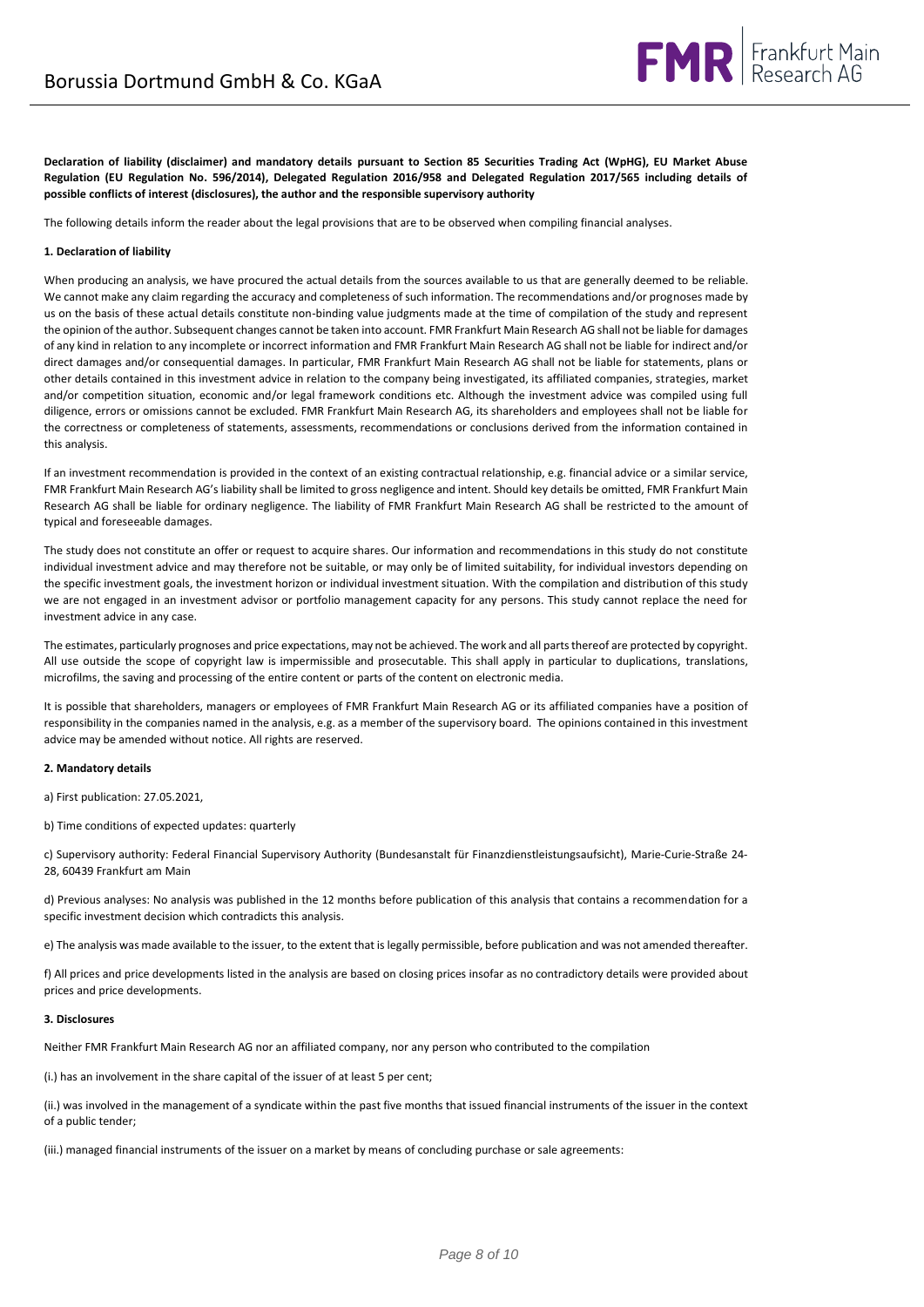(iv.) has, within the past twelve months, concluded an agreement regarding services in connection with investment banking business or received a service or performance promise from such agreement, with issuers which either themselves or the financial instruments thereof, are the subject of the financial analysis;

(v.) is in possession of a net sales or purchase position which exceeds the threshold of 0.5% of the total issued share capital of the issuer;

(vi.) has concluded an agreement regarding the preparation of investment recommendations with the issuer.

(vii.) has other significant interests with regard to the company being analysed, for example clients with the company being analysed.

**Company Disclosure(s)**

Borussia Dortmund GmbH & Co. KGaA vi-

Recommendation history over last 12 months:

| Date       | Recommendation | Share price at publication date (EUR) | Price target (EUR) |
|------------|----------------|---------------------------------------|--------------------|
| 03.03.2020 | <b>BUY</b>     | 7.72                                  | 10.50              |
| 18.03.2020 | <b>BUY</b>     | 4.63                                  | 9.00               |
| 11.05.2020 | <b>BUY</b>     | 6.75                                  | 8.00               |
| 03.07.2020 | <b>BUY</b>     | 6.07                                  | 8.00               |
| 18.08.2020 | <b>BUY</b>     | 5.70                                  | 8.00               |
| 09.11.2020 | <b>BUY</b>     | 4.66                                  | 6.00               |
| 18.12.2020 | <b>BUY</b>     | 5.59                                  | 6.00               |
| 12.02.2021 | <b>BUY</b>     | 5.14                                  | 6.00               |
| 03.03.2021 | <b>BUY</b>     | 5.75                                  | 6.00               |
| 27.05.2021 | <b>BUY</b>     | 6.13                                  | 6.80               |

### **4. Creation and distribution**

a) Responsibility for creation and distribution

FMR Frankfurt Main Research AG

Registered office: Frankfurt am Main; Commercial Register No. HRB 113537, Frankfurt am Main district court; Chairman: Marcus Silbe

b) Issuer

Winfried Becker, Senior Analyst

c) This study may only be used for the internal purposes of the addressee within the EEA or Switzerland.

#### **5. Investment recommendation details**

Investment recommendation details - stocks:

**BUY**: In our opinion, the stock will demonstrate an absolute price gain of at least 10 % in a 12-month period.

**HOLD**: In our opinion, the stock will not exceed or fall below an absolute price gain or loss of 10% in a 12-month period.

**Sell**: In our opinion, the stock will demonstrate an absolute price loss of at least 10 % in a 12-month period.

### **6. Sensitivity of the evaluation parameters**

The figures from profit and loss calculations, cash flow statements and balance sheets which form the basis of the company evaluation are date-related estimates and therefore subject to risks. These may change at any time without prior notice. Regardless of the evaluation methods used, there are significant risks that the price goal/trend will not be achieved within the expected time frame. The risks include unforeseeable changes with regard to competition pressure, demand for the products of an issuer and the offer situation with respect to materials required for production as well as non-occurrence of the assumed development. Such deviations may be the result of changes relating to technology and changes relating to the economy, legal situation and exchange rates. No claim is made that this statement of evaluation methods and risk factors is complete.

### **7. Key sources of information**

We have acquired the information upon which this document is based from sources that we consider in principle to be reliable. However, we have not verified all this information. Therefore, we cannot guarantee or ensure the accuracy, completeness or correctness of the information or opinions contained in this document. National and international media and information services (e.g. Factset, Bloomberg